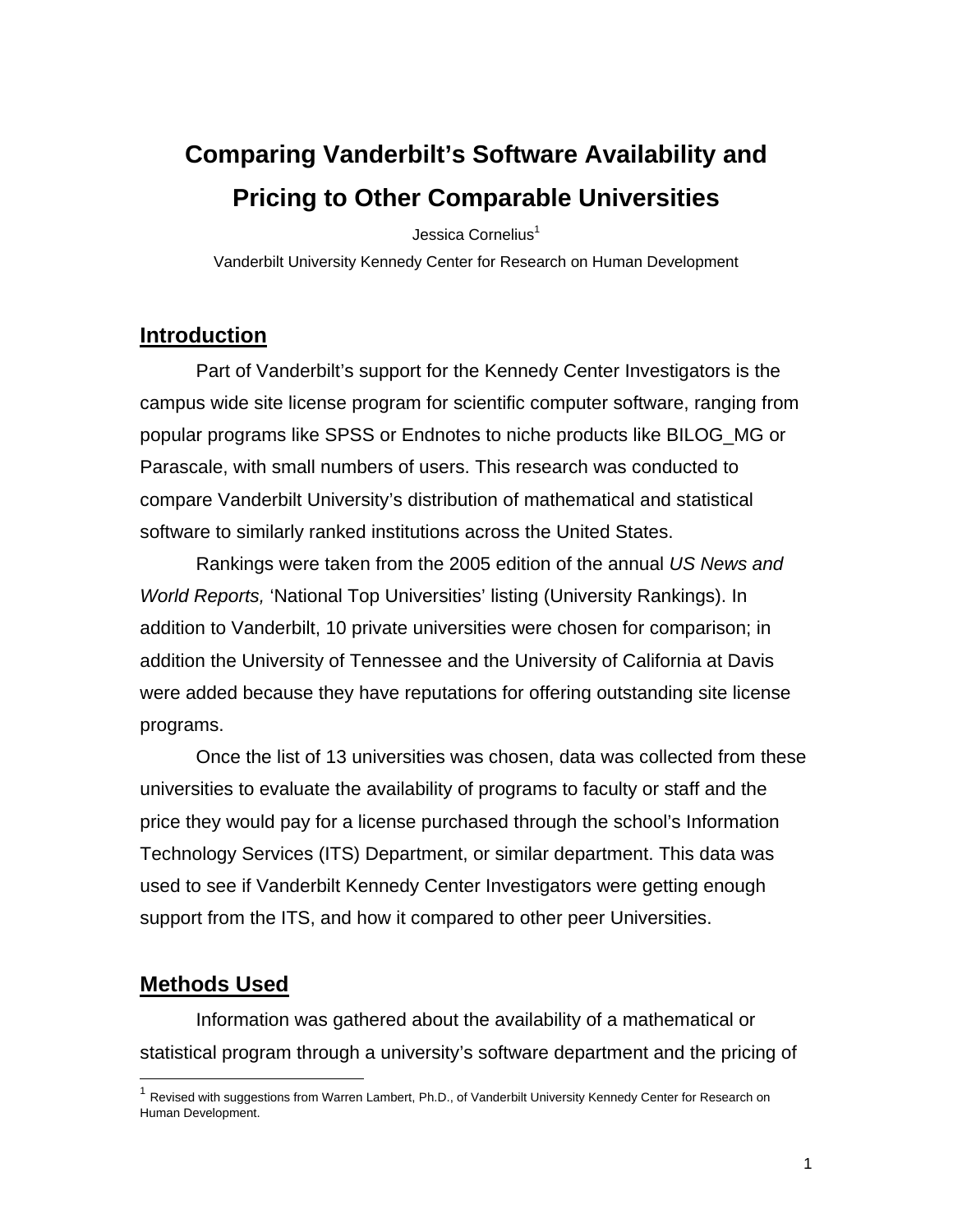these programs. This information is usually offered online to anyone curious enough to search it out. A few schools could not provide complete information. When only incomplete data was available, all available data was used in the summary. Some schools made the information unavailable to viewers not associated with the university online, but were willing to supply the data requested once it was routed through the Software Distribution personnel.

The mean price of other universities software was used to compare the pricings of available programs to the prices per program of Vanderbilt's peers.

#### **Data**

Once the data was entered into an Excel spreadsheet, Software Distribution.xls, it was then imported into SPSS v13.0, and may be accessed through the SPSS file SoftwareDistribution.sav. The output can be found in Output06242005.spo. These data files are available by sending a request via email to jessica.cornelius@vanderbilt.edu.

Table 1 compares Vanderbilt's price with the mean price of the same software offered at 12 comparable universities. Vanderbilt's pricing is about average, with the largest price difference being only \$50.00 more than the average. If all programs were bought through Vanderbilt ITS by a faculty or staff member, they would only pay \$60.05 more than the average faculty or staff member at the competing schools, or \$5.46 more per program than similarly ranked schools. This roughly \$5 difference is small enough that we conclude Vanderbilt prices are about average for site licenses.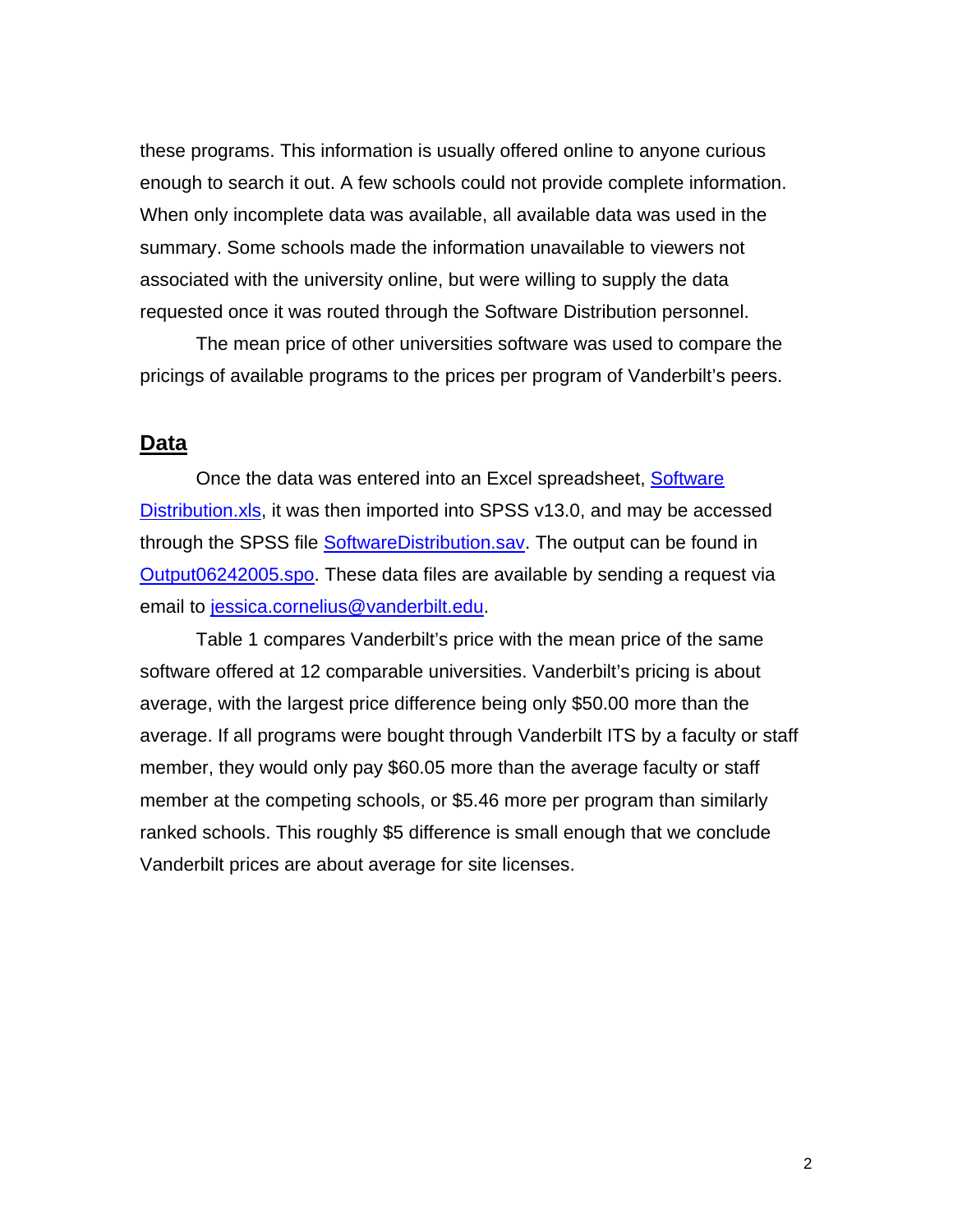#### Table 1

*Vanderbilt's pricing of mathematical and statistical software in comparison to similar schools.* 

|                      | Number of<br>schools<br>offering the<br>program | Mean<br>Price* | Vanderbilt<br>Price* | Amount<br>Vanderbilt<br>pays above<br>the mean* ** | % of price<br>paid above<br>mean*** |
|----------------------|-------------------------------------------------|----------------|----------------------|----------------------------------------------------|-------------------------------------|
| Mathematica          | 7                                               | \$74.28        | \$75.00              | \$0.72                                             | 0.97%                               |
| Minitab              | $\overline{2}$                                  | \$40.00        | \$30.00              | $-$10.00$                                          | $-25.00\%$                          |
| <b>SAS</b>           | 8                                               | \$43.38        | \$40.00              | $-$3.38$                                           | $-7.79%$                            |
| <b>SPSS</b>          | 8                                               | \$125.62       | \$60.00              | $-$ \$65.62                                        | $-52.24%$                           |
| <b>SSI Bilog</b>     | $\overline{2}$                                  | \$87.50        | \$100.00             | \$12.50                                            | 14.29%                              |
| <b>SSI HLM</b>       | 3                                               | \$66.67        | \$100.00             | \$33.33                                            | 49.99%                              |
| <b>SSI Multilog</b>  | $\overline{2}$                                  | \$87.50        | \$100.00             | \$12.50                                            | 14.29%                              |
| <b>SSI Test fact</b> | $\overline{2}$                                  | \$87.50        | \$100.00             | \$12.50                                            | 14.29%                              |
| <b>SSI Parscal</b>   | $\overline{2}$                                  | \$87.50        | \$100.00             | \$12.50                                            | 14.29%                              |
| <b>SSI Lisrel</b>    | $\overline{2}$                                  | \$115.00       | \$120.00             | \$5.00                                             | 4.35%                               |

All prices are denoted in US Dollars.

\*\* The Amount Vanderbilt pays over the mean = Vanderbilt price – Mean Price

\*\*\* % price paid above the mean = Amount paid above the mean / Mean Price

Table 2 shows the number of scientific programs offered by the 13 universities. The average number of programs offered by these universities is 7.5. As can be seen, 7 of the schools are above this average, with the highest being University of Tennessee at Knoxville. Vanderbilt is ranked 3<sup>rd</sup> in the number of programs offered through the ITS department, which places the school in the top quartile. Vanderbilt offered 11 programs, which is 46% more than the average.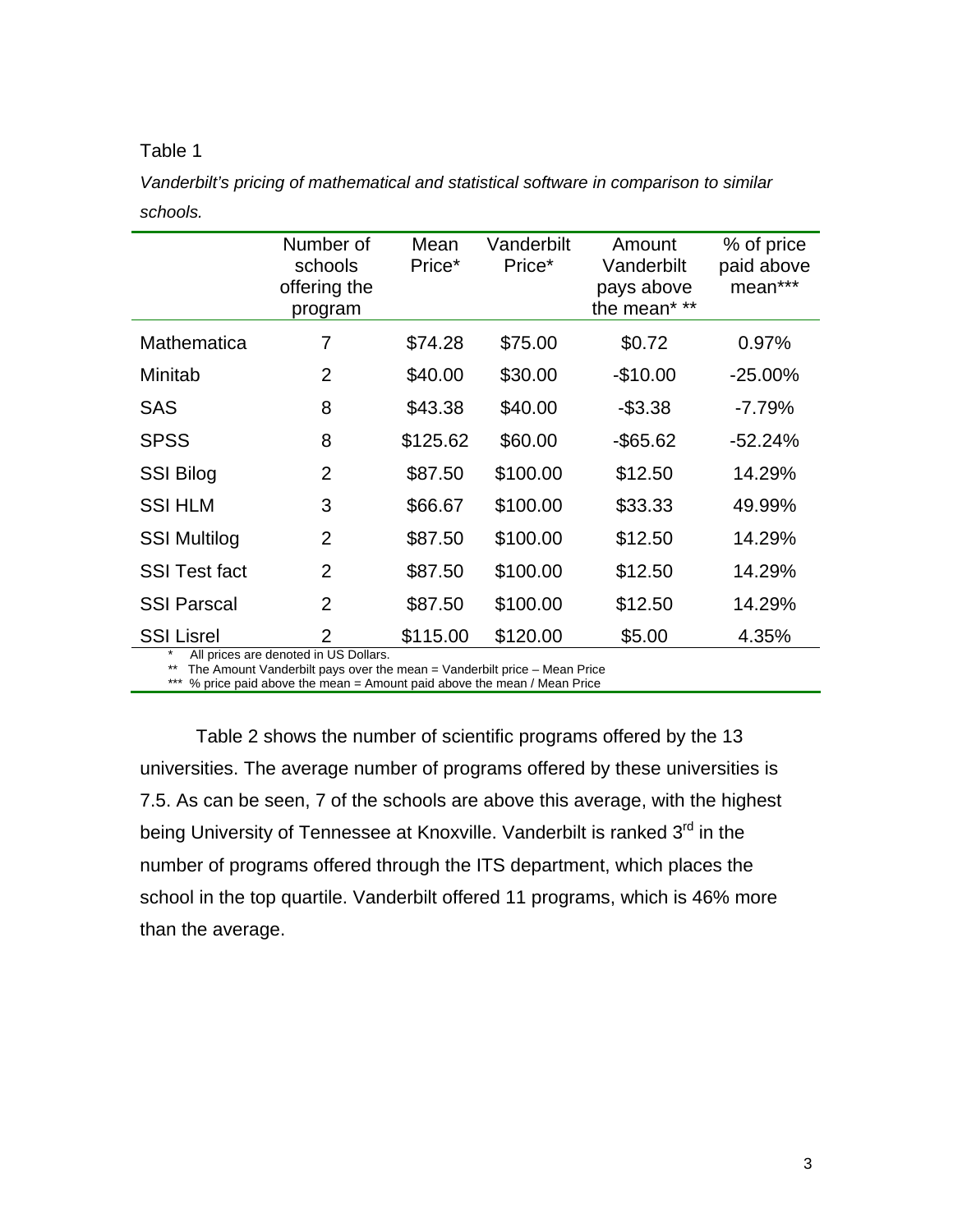#### Table 2

| Rank            | University         | Number of<br>Programs<br>offered | <b>US News &amp; World</b><br>Reports Rank** |
|-----------------|--------------------|----------------------------------|----------------------------------------------|
| 1               | U of TN- Knoxville | 15                               | 95                                           |
| $\overline{2}$  | Yale               | 13                               | 3                                            |
| 3               | Vanderbilt         | 11                               | 19                                           |
| 4               | Princeton          | 9                                | 2                                            |
| 5               | Duke               | 9                                | 5                                            |
| 6               | Notre Dame         | 9                                | 18                                           |
| 7               | Stanford           | 8                                | 7                                            |
| 8               | New York           | 6                                | 33                                           |
| 9               | John Hopkins       | 5                                | 15                                           |
| 10              | Emory              | 5                                | 20                                           |
| 11              | Colombia           | 4                                | 9                                            |
| 12 <sub>2</sub> | Harvard            | 3                                |                                              |
| 13              | U of CA-Davis*     | 0                                | 42                                           |

*Vanderbilt's rank by Number of statistical programs offered and University Rank. US News and World Report 2005* 

Table 3 lists all the mathematical and statistical programs offered by the surveyed schools. Each one operates differently, and some address very specific quantitative problems. The average number of schools to use any one program is 3.57, or there is a 28% chance that a school will use one of these programs. Vanderbilt uses Mathematica, SAS, SPLUS, and SPSS. All of these are used by many schools. Vanderbilt also offers Minitab, a classic statistical program, suitable for a beginner to learn statistics on, and all of the SSI psychometric packages, which are very specialized and not widely used.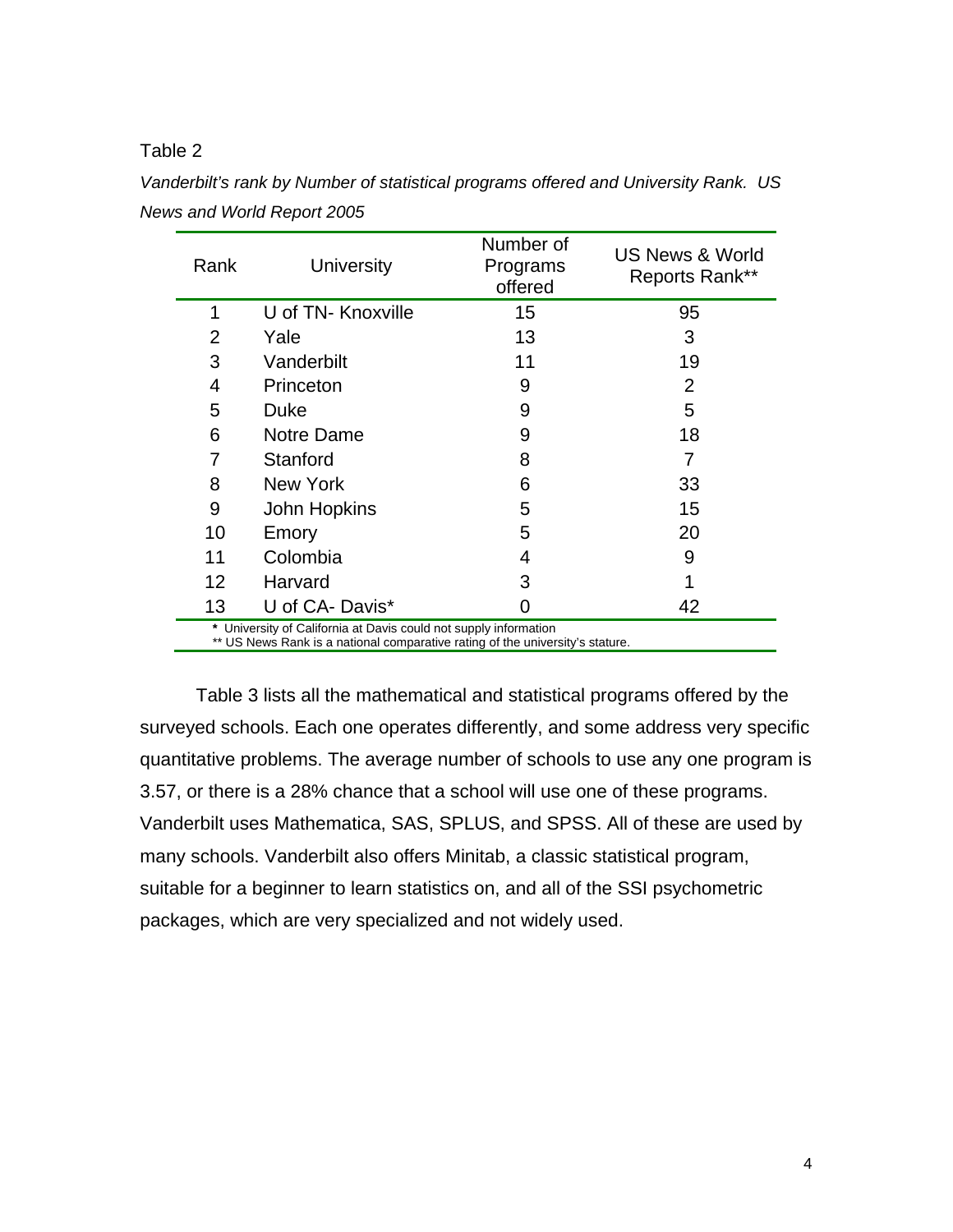#### Table 3

| Program          | <b>Number</b>  | Program                           | <b>Number</b> |
|------------------|----------------|-----------------------------------|---------------|
| Ample            |                | S-Plus                            | 8             |
| <b>IMSLC Num</b> |                | <b>SPSS Clementine</b>            |               |
| JMP              |                | SPSS Data Access Pack             |               |
| Logger Pro       |                | <b>SPSS Decision Time What If</b> | 1             |
| Maple            | 5              | <b>SPSS</b>                       | 12            |
| Mathematica      | 10             | <b>SSI BilogMG</b>                | 2             |
| MatLab           | 7              | <b>SSI HLM</b>                    | 3             |
| Minitab          | $\overline{2}$ | <b>SSI Lisrel</b>                 | 3             |
| <b>NAG</b>       | 2              | <b>SSI Multilog</b>               | 2             |
| PC Wave          | 1              | <b>SSI Parscale</b>               | 2             |
| QDA Miner        | 1              | <b>SSI Test Fact</b>              | $\mathcal{P}$ |
| <b>SAS</b>       | 11             | Stata                             |               |
| Sigma Plot       | $\overline{2}$ | <b>StatGraphics</b>               |               |
| Sim Stat         |                | SyStat                            | 3             |

*Number of Universities using each program title* 

#### **Data Notes**

 Harvard University, New York University, University of California at Davis, and Notre Dame require a university Login ID to gain access to the required data online. After requesting the information be sent to be used in a research project, Harvard, Princeton, and University of California at Davis declined making the information available to someone who was not faculty, staff, or student of their university. Notre Dame sent a list of programs supported by the school and the pricing information via an email. New York University did not replied to requests to release the software and pricing data before the project was competed. Schools that supplied complete data were Columbia University, Duke University, Johns Hopkins University, Notre Dame University, University of Tennessee at Knoxville, Vanderbilt University, and Yale University. Some prices varied by which operating system the program would be ran under. All prices that varied by operating system are under Windows pricing. The key to the usage codes in the Excel and SPSS spreadsheets is  $2 =$  the school offers the software,  $1 =$  the school does not offer the software, and  $0 =$  incomplete data. Since there are many schools supplying incomplete information, and a small sample size of 13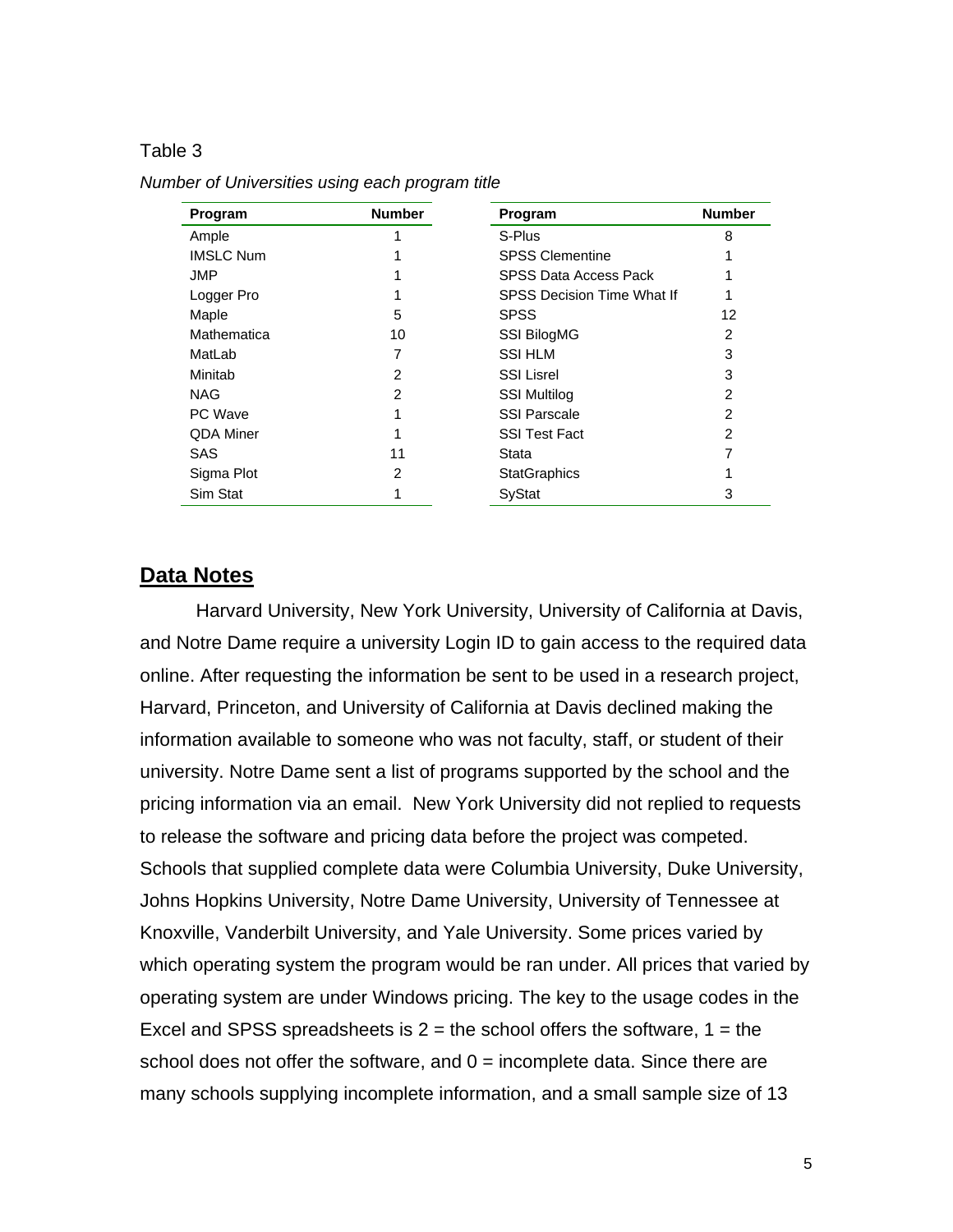schools chosen, significance tests would be underpowered so they were not done. This project however, does supply enough data to determine that Vanderbilt is keeping up with its peer universities on software distribution.

#### **Conclusion**

Vanderbilt's prices per program are only slightly higher than the average, but not enough to make the school's pricing system bad. Compared with other universities in the sample, Vanderbilt falls into the average pricing bracket for the software packages offered through its Information Technology Services (ITS) department.

Vanderbilt's number of programs that are offered is above average, exceeded only by University of Tennessee at Knoxville and Yale. Its listing of 11 programs being offered is well above the average of 7.5. Therefore, Vanderbilt is above average for the number of mathematical and statistical programs being offered through the ITS department.

Vanderbilt University offers more specialized scientific computer programs than most of its peer schools to its faculty, staff, and students, and at prices comparable to similar universities. Therefore, I conclude that Vanderbilt is doing an excellent job with the statistical software distribution, and making a wide variety of specialized programs accessible to faculty, staff, and students.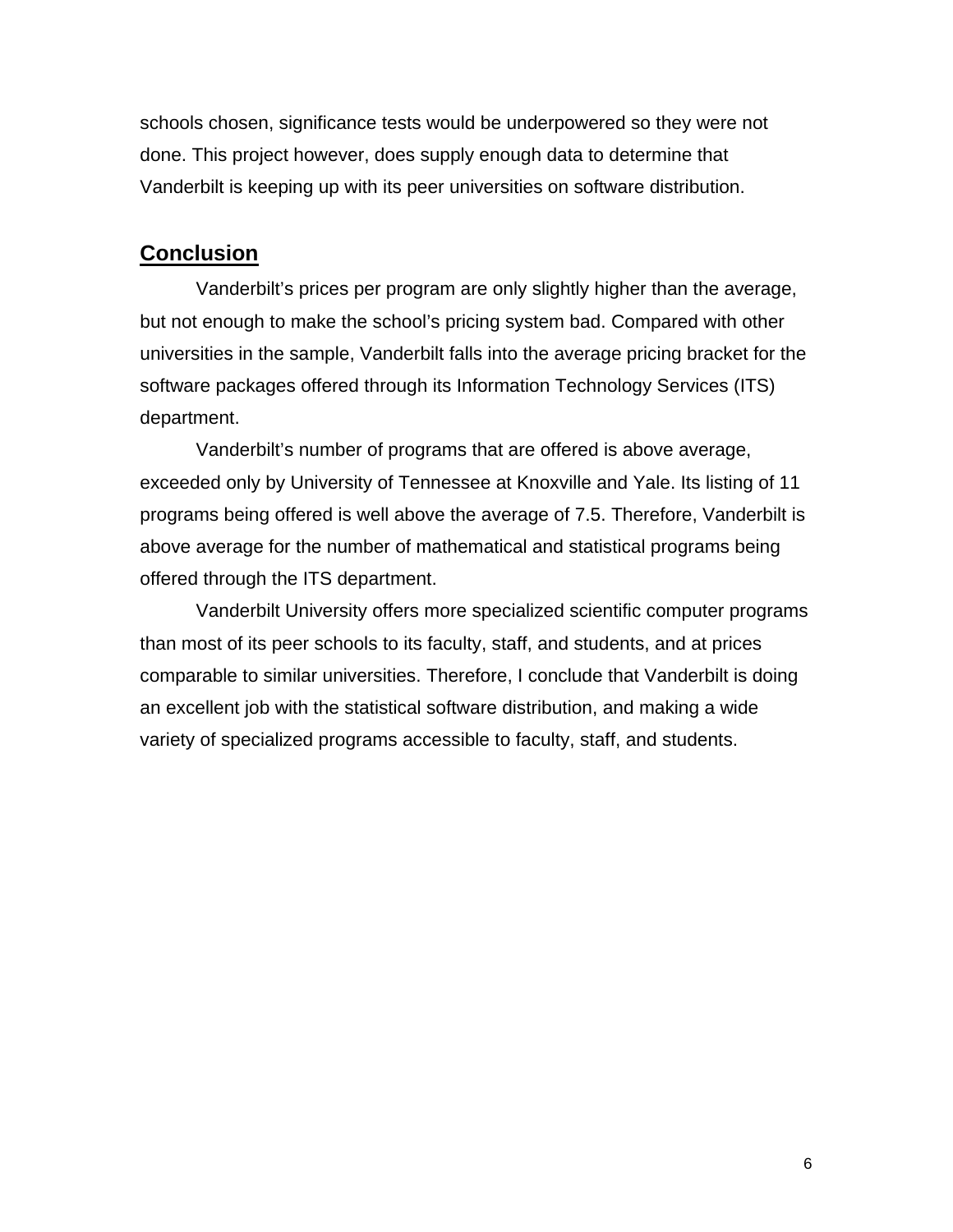# **Appendix A**

## **Sources**

Listed below are the sources used to obtain the information needed for this project. All websites were accessed between 15 May 2005 and 20 June 2005. They are divided by schools so that it is easy to decipher.

## **Colombia University**

- Listing of all site licenses available, pricing found following links http://www.columbia.edu/acis/software/licenses/
- http://www.cs.columbia.edu/crf/crf-guide/resources/software/index.html
- List of all supported programs in business school http://www0.gsb.columbia.edu/cis/admin/purchasing/supportmatrices

## **Duke University**

- All software http://www.oit.duke.edu/site/software.html
- All mathematical and statistical software http://www.oit.duke.edu/site/software.html#stats and links to specific applications
- Stat pricing page from stata.com http://www.stata.com/order/new/edu/gradplans/gp-campus.html

## **Emory University**

• http://www.software.emory.edu/sdc/other.cfm

## **Harvard University**

- www.wjh.harvard.edu/soc\_help/wjhstats.htm
- http://www.hcp.med.harvard.edu/statistics/survey-soft/#Packages

## **Johns Hopkins University**

• http://www.jhu.edu/~hac\_supp/catalog.html Listing for all software available through the university. Follow links to specific mathematical and statistical packages to obtain required information.

## **New York University**

• http://www.nyu.edu/its/sitemap.html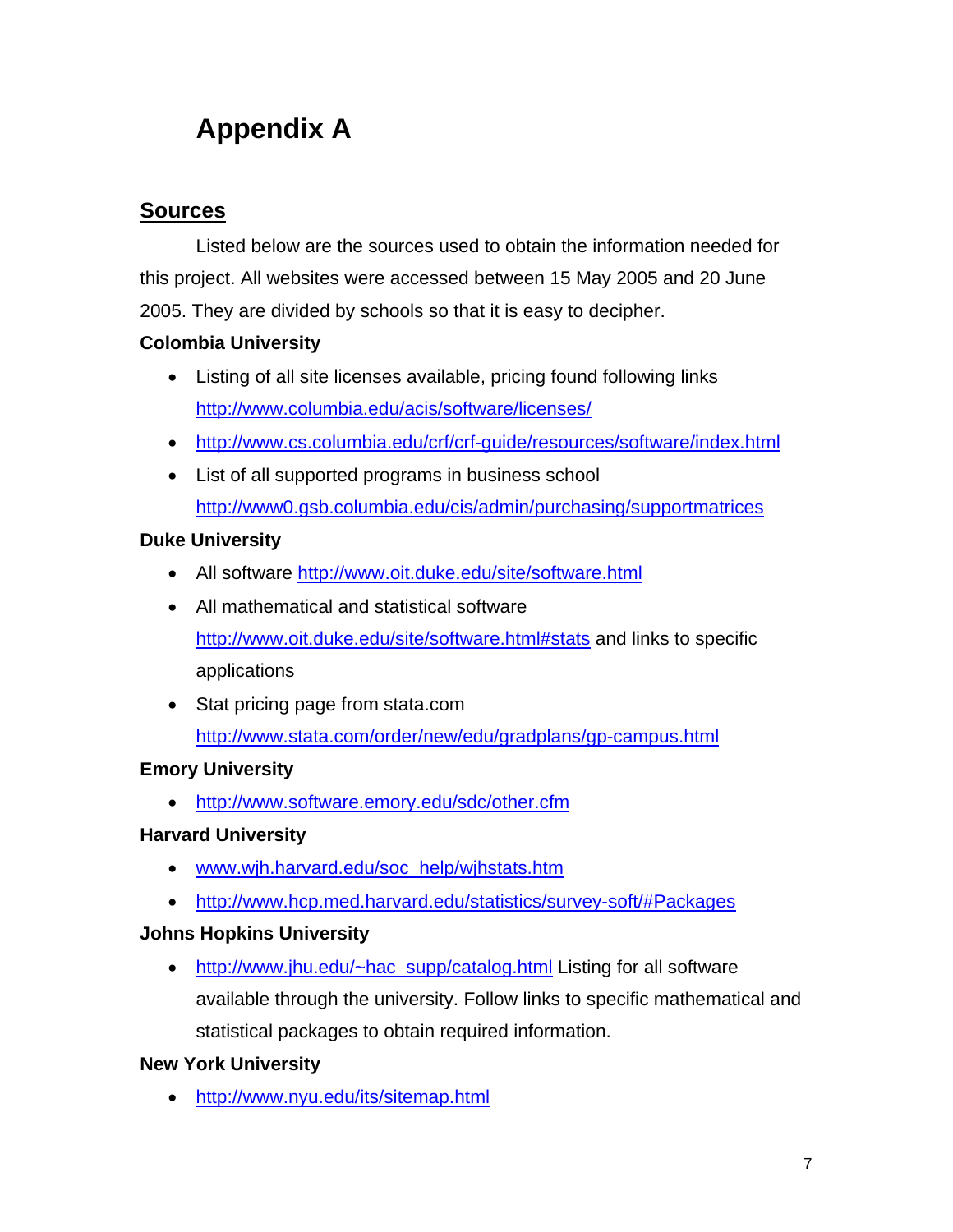## **Princeton University**

• http://www.princeton.edu/~licenses/

#### **Stanford University**

• http://www.stanford.edu/services/softwarelic/list.html

## **University of California at Davis**

• http://my.ucdavis.edu/software

## **University of Notre Dame**

See excel spreadsheet Copy of Math and Stats software at ND.xls

## **University Rankings**

• US News and World Report website, America's Best Colleges 2005 http://www.usnews.com/usnews/edu/college/rankings/brief/natudoc/tier1/t 1natudoc\_brief.php

## **University of Tennessee at Knoxville**

• https://notes.utk.edu/units/cala/swcat.nsf/733acded639e32018525630e00 5fcf51?OpenView&Start=1.29&Count=30&CollapseView

## **Vanderbilt University**

• http://www.vanderbilt.edu/its/license/platform/products.html

## **Yale University**

- www.yale.edu/software
- http://statlab.stat.yale.edu/inventory/software/
- Minitab, SPSS, S Plus, HLM, Testfact, Parascale, Multilog, and Lisrel may be rented to students on a time limit basis through a third party vendor, eacademy, which is found at **http://www.e-academy.com/**
- Mathematica pricings based on \$100 per machine flat rate, from http://wss.yale.edu/mathematica/
- http://wss.yale.edu/matlab/
- Stata may be ordered through company at a discounted rate from http://www.stata.com/order/new/edu/gradplans/gp-campus.html.